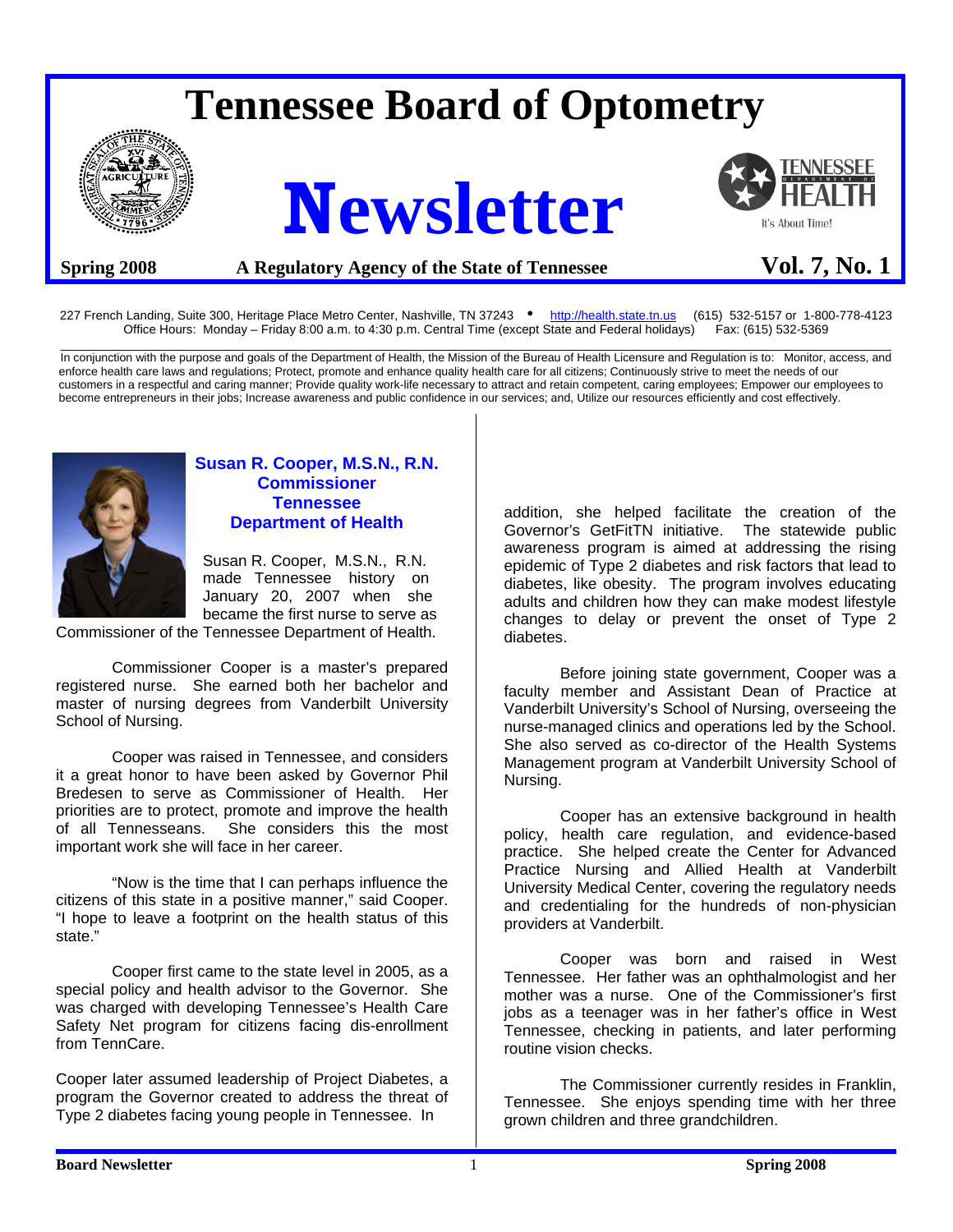# **Christy A. Allen Assistant Commissioner Bureau of Health Licensure and Regulation**

 On April 10, 2007, Commissioner Cooper appointed Christy A. Allen as the new assistant commissioner for the Tennessee Department of Health's Bureau of Health Licensure and Regulation. In this role, Allen will oversee a staff of approximately 500 people in the Divisions of Health Related Board, Health Care Facilities and Emergency Medical Services.

 Prior to joining the Department of Health, Allen served as a legal services director and Deputy General Counsel with the Department of Commerce and Insurance, where she advised senior department officials on legal, policy and legislative matters. She was supervising attorney for the Division of Regulatory Boards and the Division of Fire Prevention legal section.

 Allen received a Doctor of Jurisprudence degree from the George C. Taylor School of Law at the University of Tennessee and a Bachelor of Arts degree from Bryn Mawr College. She has been licensed to practice law in Tennessee since 1993.

# **Cover Tennessee: Health Care for Tennessee's Uninsured**

 Governor Phil Bredesen's multi-pronged effort, **Cover Tennessee**, extends health insurance to uninsured individuals in Tennessee through three insurance programs and a pharmacy assistance program.

 **CoverTN** is an affordable and portable health insurance initiative for working Tennesseans who are uninsured. Comprehensive coverage for children is provided through **CoverKids**, and chronically ill adults are eligible for **AccessTN**. **CoverRx** is a statewide pharmacy assistance program designed to assist those who have no pharmacy coverage, but have a critical need for medication.

 **Cover Tennessee** provides health insurance coverage that is affordable to participants and affordable to the state.

 More information on all **Cover Tennessee** programs is available at **www.CoverTN.gov** or by calling **1-866-COVERTN**.

# **www.covertn.gov**

# **1-866-COVERTN**

#### **CoverTN**

 CoverTN is a partnership between the state, small businesses and self-employed individuals to provide coverage for the most needed medical services. CoverTN is a voluntary initiative for uninsured Tennesseans to obtain private insurance. The individual owns the plan, not the state or the company. To promote personal responsibility, premiums are based on weight, tobacco use and age – with an average monthly premium of \$50 for each payer.

 CoverTN is affordable. The program features no deductibles and pricing is simple and straight-forward: \$20 co-payment for a doctor's office visit and \$10 for most prescription drugs. There is also coverage for hospitalization and other medical needs.

 Enrollment is a two-step process. Once a business is confirmed as eligible, BlueCross BlueShield of Tennessee, the program's insurer, sends out enrollment materials, and individuals have 90 days to make a decision.

#### **CoverKids**

 CoverKids offers comprehensive health insurance coverage to uninsured children 18 years-old and younger, and maternity coverage for pregnant women with household incomes below 250 percent of the federal poverty level. Families above the income limit, who wish to purchase coverage for their child, can "buy in" to the program by paying monthly premiums. The coverage is similar to the benefits offered to dependents of state employees. BlueCross BlueShield of Tennessee administers the program.

#### **AccessTN**

 AccessTN provides comprehensive health insurance options to uninsurable Tennesseans. AccessTN, a high-risk pool, was created for persons with one of 55 specified medical conditions, or those who are unable to get insurance in the commercial market because of their health status. BlueCross BlueShield of Tennessee administers the program.

#### **CoverRx**

 CoverRx is a statewide pharmacy assistance program designed to assist those who have no pharmacy coverage, but have a critical need for medication. CoverRx is not health insurance. It provides up to five prescriptions per month. (Insulin and diabetic supplies will not count against the monthly limit.) Express Scripts administers the program.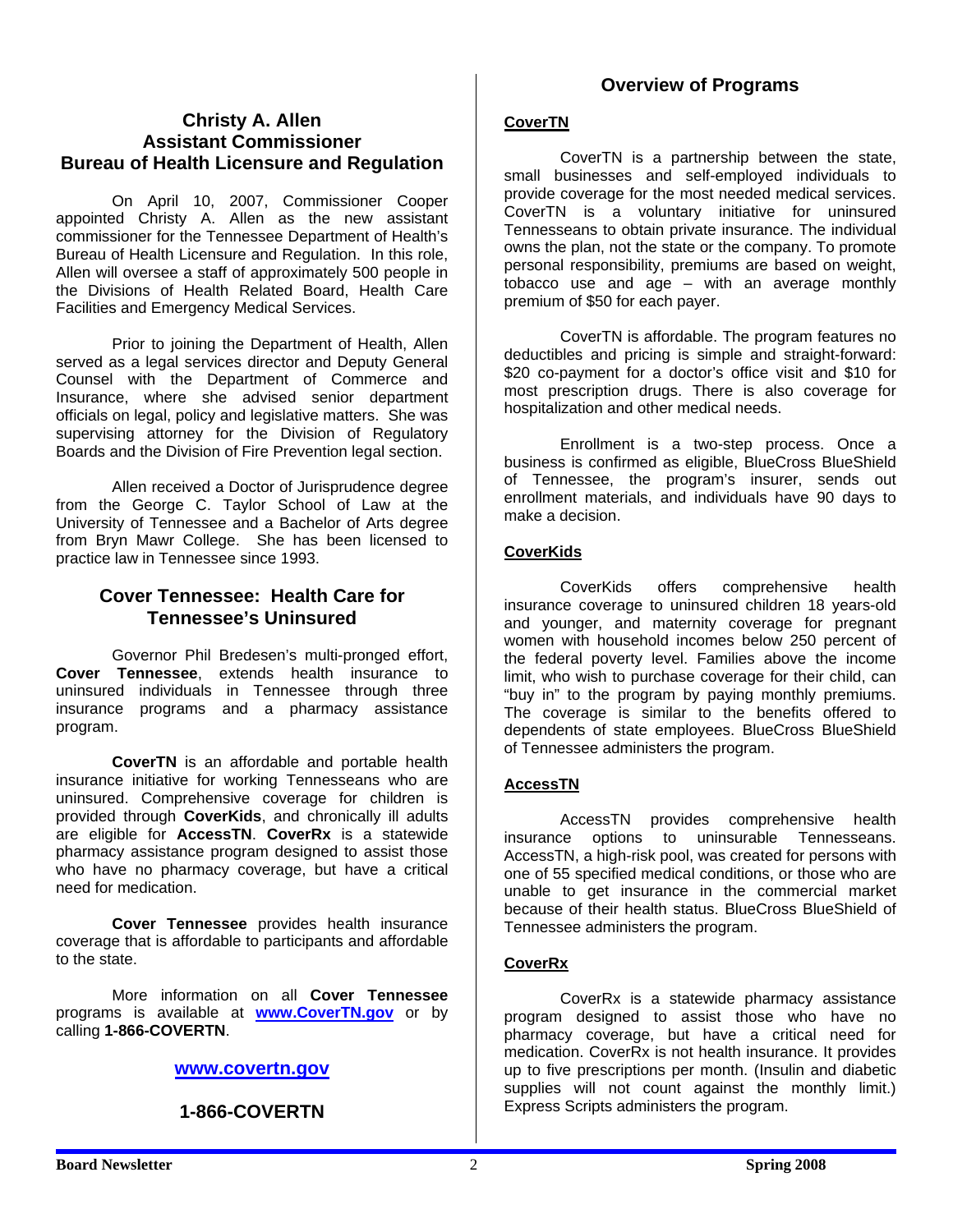#### **Rule Amendments**

 There are three (3) rule amendments and one (1) new rule in the Attorney General's Office pertaining to the Tennessee Board of Optometry. Upon approval by the Attorney General the rule amendments will be posted at the Board's web site.

**Rule amendment 1045-2-.02(3)**, adds the Accreditation Council on Optometric Education (ACOE)<br>to the list of accreditation organizations to the list of accreditation organizations recognized/approved by the school or college of optometry. Effective June 9, 2007.

**Rule amendment 1045-2-.09(2)**, states that a contact lens prescription shall expire one (1) year after the date on which the prescription is issued, unless the optometrist who issued the prescription specifies an earlier date. Effective September 23, 2006.

**Rule amendment 1045-2-.10(6)** allows the Board to adopt **Rule 1200-10-1-.13** of the Division of Health Related Boards and as it may from time to time be amended, as its rule governing the screening panel process. Effective September 23, 2006.

**Rule amendment 1045-2-.11(6)** gives practitioners the right to use the titles "Optometrist," "Doctor of Optometry," "Optometric Physician." or "O.D." Effective September 23, 2006.

 You may download a copy of the rules at http://Tennessee.gov/health, click "Licensing" at the top of the page, click "Health Professional Boards", cursor down to "Boards, Councils, Committees and Registry", click "Board of Optometry" and "Rules and Regulations." Other pertinent information can be downloaded at the Board's site such as applications and forms, Board members list, Board meeting schedule, policy statements, Board meeting minutes and information on filing complaints.



**To contact this board call (615) 532-5088 local or (800) 778-4123 nationwide or write to:** 

**Tennessee Board of Optometry 227 French Landing, Suite 300 Heritage Place – MetroCenter Nashville, TN 37243** 

# **2008 Board Meeting Schedule**

 **May 7, 2008** 9:00 a.m. Iris Room

 **November 5, 2008** 9:00 a.m. Iris Room

**All board meetings will be held at 227 French Landing, Suite 150, Heritage Place, Metro Center, Nashville, TN. unless otherwise noted.** 



#### **Optometrists Practicing in Conjunction with a Retail Store or Other Commercial Establishment Where Merchandise is Displayed or Offered For Sale**

 A lease of office space between an optometrist and a retail store or commercial establishment must not contain any provisions that "directly or indirectly, control or attempt to control, the professional judgment or practice of an optometrist." (Tenn. Code Ann. §63-6- 125(a)). The lease may not:

- 1. Set or attempt to set the professional fee charged by the optometrist, the hours worked by the optometrist, or the number of patients seen by the optometrist;
- 2. Restrict the optometrist's scheduling of patient appointments;
- 3. Provide for the termination or the threat of termination of the lease in order to control or attempt to control the professional judgment or practice of the optometrist;
- 4. Provide for the sharing of telephone lines or other telecommunication services with the optometrist (however, the optometrist may enter into an arrangement to delegate clerical tasks to persons who are not employees of the optometrist but are under the optometrist's general supervision);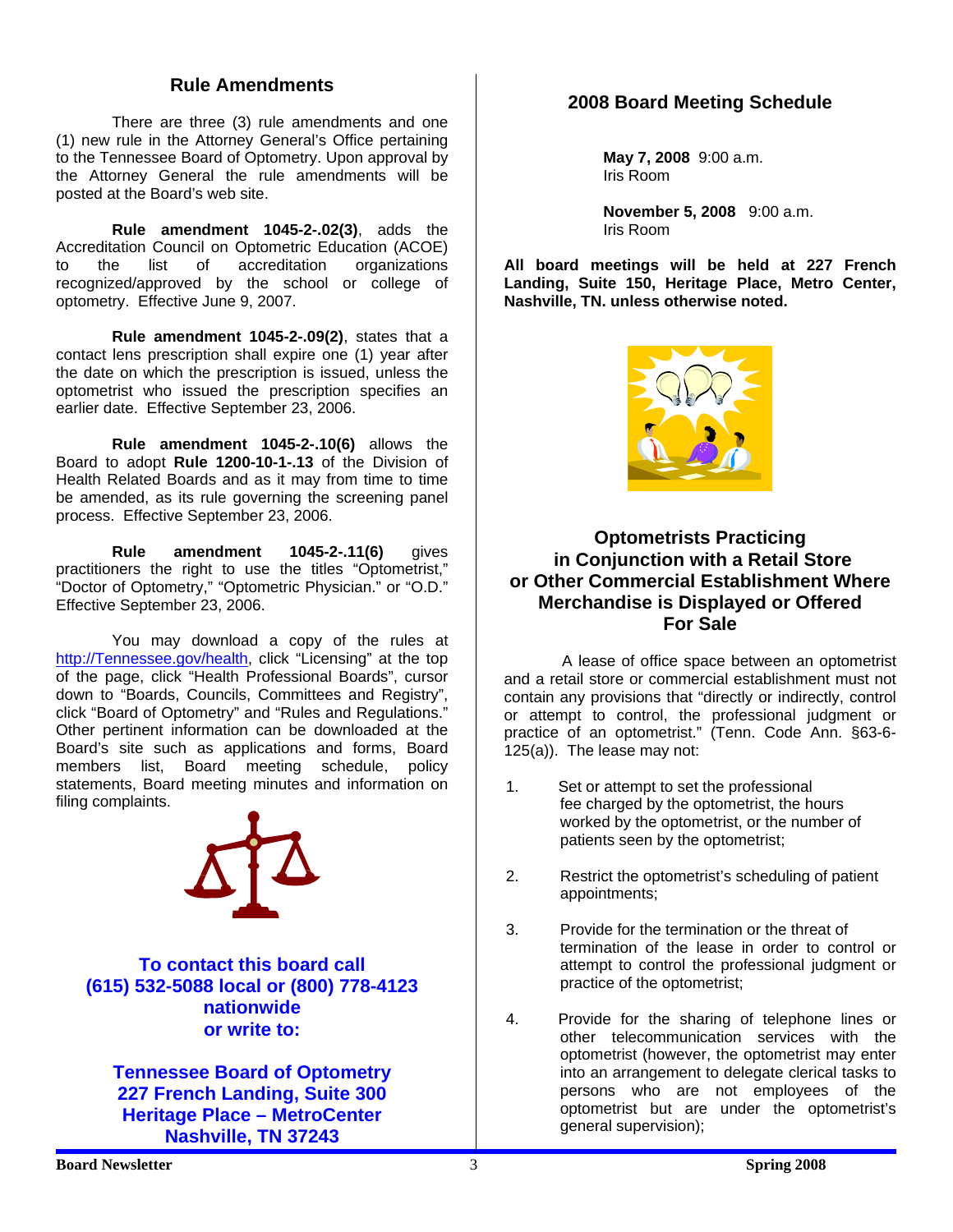- 5. Provide for the employment of the optometrist to practice optometry for the retail store or commercial establishment (however, the optometrist may enter into a contract to provide optometric services to the employees of the retail store or commercial establishment);
- 6. Provide for payment to the optometrist for a service the optometrist has not provided;
- 7. Restrict the optometrist's access to the office space when the optometrist needs such access to provide emergency care to a patient;
- 8. Restrict or attempt to restrict the scope of practice of the optometrist so that the optometrist is prevented from providing complete patient care (however, a retail store or other commercial establishment who leases office space to the optometrist may restrict that optometrist from offering merchandise for sale in direct competition with the retail store or commercial establishment);
- 9. Limit or attempt to limit the services and materials that the optometrist may prescribe to patients or the information that may be provided to patients or the public by the optometrist;
- 10. Limit or attempt to limit the optometrist's exercise of independent professional judgment or responsibility in any way; and
- 11. Exclude the storage of confidential patient records from the office space. (Representatives of the retail store or commercial establishment may only enter the office space on reasonable notice and at times that are not disruptive to the practice of the optometrist. The retail store or commercial establishment may not have access to confidential patient information except as permitted by state and federal law.)

 A lawsuit filed against the Board challenging Tenn. Code Ann. §63-8-113(c) (6) concluded in February 2006. The court found that the law does not violate the U. S. Constitution and that the law's purpose is to protect the practice of optometry from commercial interference.

 The Board voted on September 29, 2006, to promulgate rules that will supplement Tenn. Code Ann. §§63-8-113(c)(6) and 63-8-125 by providing further guidance to optometrists and retail store or commercial establishments about the laws' requirements. The rule is expected to become effective in late 2007.

 An optometrist (or any member of the public) who believes that a violation of the Board's law or rules has occurred may file a complaint with the Department of Health.

 The Office of Investigations in the Division of Health Related Boards investigates complaints filed against practitioners licensed by the Department of

Health. Complaints are investigated and reviewed to determine whether the practitioner's alleged conduct constitutes a violation of the licensing board's practice act (Tennessee law) or rules for which disciplinary action may result. Information is available through the Department of Health's website (www.state.tn.us/health) or the Office of Investigations (800) 852-2187.



# **Public Chapters - Enacted 2007**

#### **Public Chapter 529**

 If the Commissioner of Labor and Workforce Development receives a complaint that a person, licensed by a state regulatory board, knowingly employs, recruits or refers for a fee for employment an illegal alien, that person is subject to an investigation and contested case hearing.

 If there is proof a person knowingly employed, recruited or referred for a fee for employment, an illegal alien, which occurred while acting within the scope of practice of his/her license, the regulatory board will be required to revoke, suspend, or deny the person's license.

 For the first violation, the regulatory board will be required to suspend the person's license until they show they no longer employ, recruit or refer for a fee for employment, an illegal alien. This can be made by the person filing a sworn statement that they no longer employ illegal aliens.

 If a second violation occurs within three (3) years from the first order, the regulatory agency will be required to suspend the person's license for one (1) year.

#### **Public Chapter 83**

 The General Assembly passed a new law this legislative session that mandates health care practitioners shall report cases of suspected or confirmed domestic violence to the Tennessee Department of Health.

 The mandatory monthly reporting will be by a web-based system the Department's Division of Health Statistics is developing. The system should be operational in October 2007 and the Department will mail you the details of the required data to be reported and the instruction on how to use the reporting tool.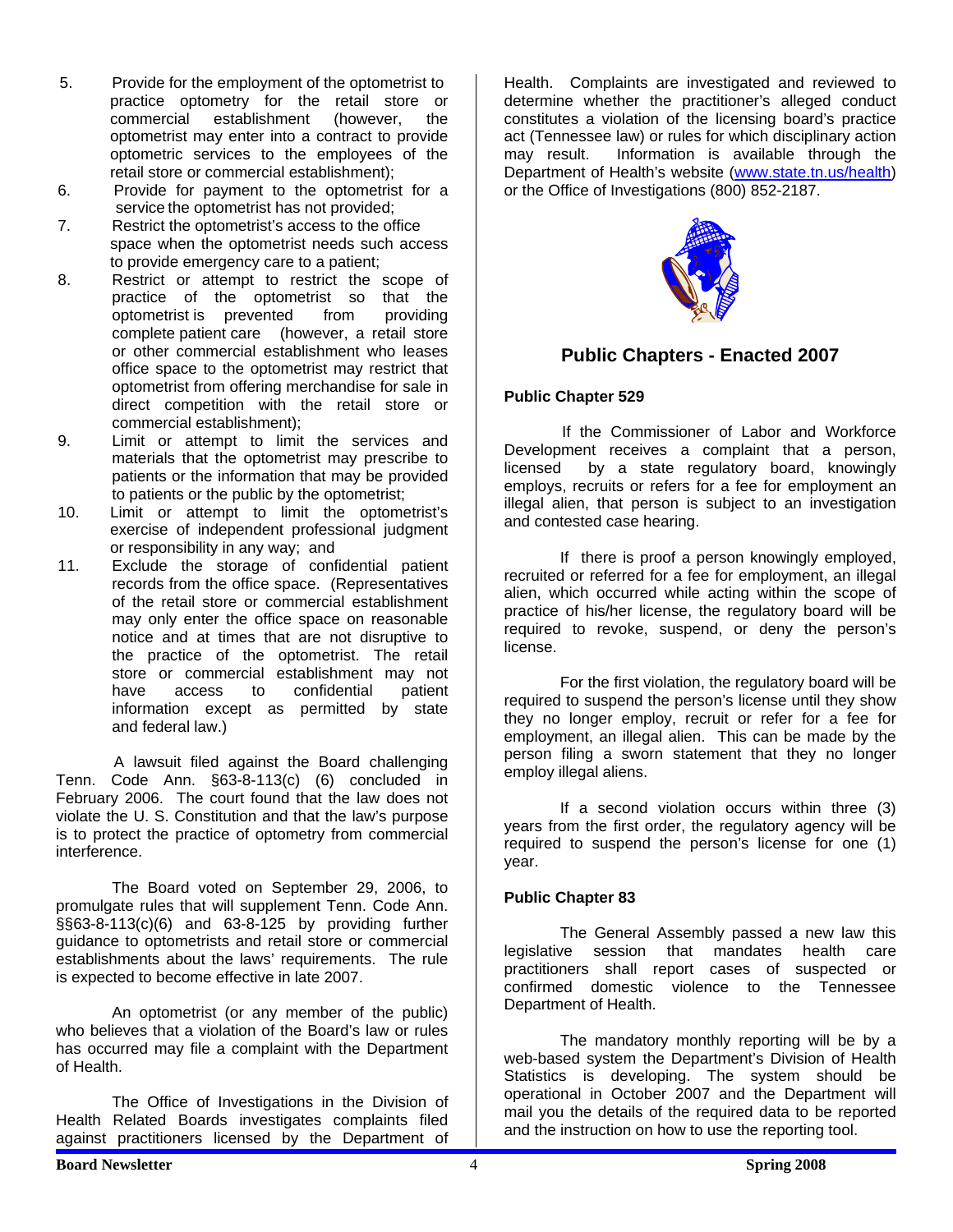The Board will also keep you informed as more information is available.

#### **Public Chapter 487**

 Public Chapter 487 restricts the right of an employed or contracted health care provider to practice his/her profession upon termination or conclusion of the employment or contractual relationship shall be deed reasonable if:

 The restriction is set forth in an employment agreement or other written document signed by the health care provider and the employing or contracting entity; and

 The duration of the restriction is two (2) years or less and either:

 The geographical restriction is the greater of a ten (10) mile radius from the primary practice site of the health care provider while employed or contracted, or the county in which the primary practice of the health care provider while employed or contracted is located; or

 There is no geographic restriction but the health care provider is restricted from practicing his or her profession at any facility at which the employing or contracting entity provided services while the heath care provider was employed or contracted with the employing or contracting entity. Any restriction under this subsection shall not be binding on a health care provider who has been employed by, or under contract with, the employing or contracting entity for at least six (6) years.

 An agreement entered into in conjunction with the purchase or sale of a health care provider's practice, or all or substantially all of the assets of the health care provider's practice, may restrict such health care provider's right to practice his or her profession, provided that the duration of the restriction and the allowable area of the restriction are reasonable under the circumstances. There shall be a rebuttable presumption that the duration and area of restriction agreed upon by the parties in such an agreement are reasonable.

#### **Public Chapter 298**

 Public Chapter 198 primarily corrects some discrepancies between Tennessee law listing Schedules for controlled substances compared to the DEA Schedules for the same drugs or chemicals. Some of the listed drugs have had their Schedule changed in recent years by the DEA, however they had not been reclassified in Tennessee law. Although individual states may place a drug into a more restrictive Schedule than DEA, states do not have the authority to be less restrictive than DEA. The language of this Act brings

Tennessee in line with DEA classifications. Some of the more frequently encountered drugs affected are listed below along with their common trade names.

Gamma hydroxybutyric acid (GHB) is classified by DEA as a Schedule I, however in Tennessee law it was still listed as a Schedule IV. PC 298 brought TN in line with DEA.

Glutethimide (Doriden) is classified by DEA as a Schedule II however TN still listed as Schedule III. PC 298 now matches DEA and Glutethimide (Doriden) is Schedule II.

Buprenophine (Suboxone or Subutex) is a DEA Schedule III, however TN had it listed as Schedule V. PC 298 changed it to a Schedule III in TN.

Some other changes for consistency include Dichloralphenazone (Midrin), Zaleplon (Sonata),

Zopiclone (Lunesta), Butorphanol (Stadol), Fencamfamin (Reactivan), Fenproporex (Gacilin or Solvolip), Mefenorex (Pondonil), Modafinil (Provigil), and Sibutramine (Meridia) being listed as Schedule IV in TN to match DEA.

Of interest in veterinary medicine, Carfentanil (Wildnil) is now classified as Schedule II which is consistent with DEA classification. The combination drug tiletaminezolazepam (Telazol) is now listed as Schedule III in both TN and DEA.

#### **Public Chapter 410**

 Public Chapter 410 creates the Non-Smoker Protection Act which **prohibits** smoking in all enclosed public places within the State of Tennessee including, but not limited to, the following places:

 **"Areas available to and customarily used by the general public** in businesses and non-profit entities patronized by the public including, but not limited to, banks, laundromats, factories, **professional offices,**  and retail service establishments; and, "Health care facilities". (Nursing homes and long-term care facilities are exempt.)

 The legislation requires offices and health care facilities to do the following:

- Inform all existing employees and any prospective employees upon their application for employment of the prohibition on smoking; and
- "No Smoking" signs or the international "No Smoking" symbol, shall be clearly and conspicuously posted at every entrance to every public place and place of employment where smoking is prohibited.

 The Department of Health shall, while an establishment is undergoing otherwise mandated inspections, inspect for compliance with this Act. Information about these inspections will be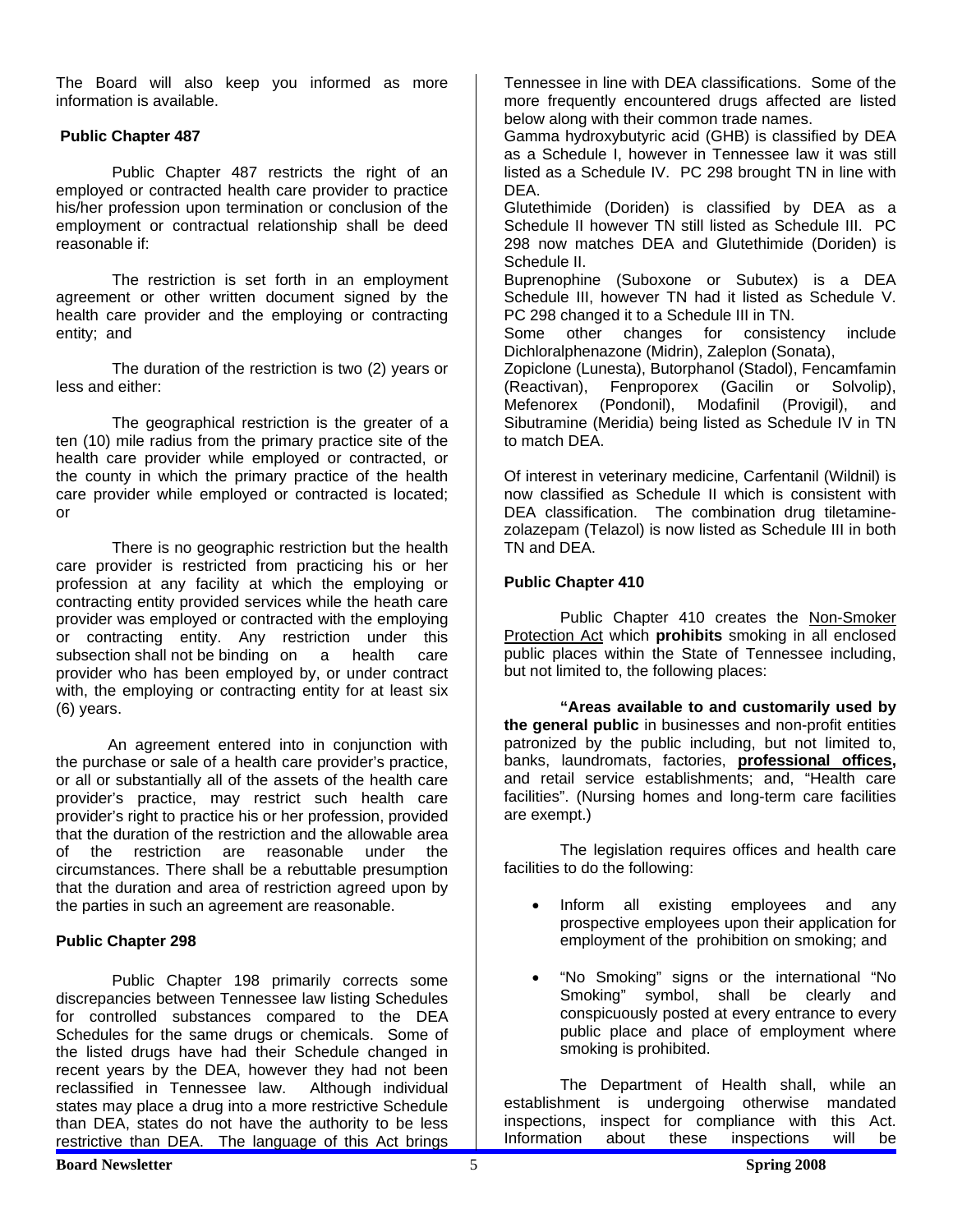communicated with the appropriate offices and/or health care facilities in the future.

#### **Public Chapter 365**

#### **Contracts Between Healthcare Providers and Health Insurance Entities**

Public Chapter 365 requires newly licensed health care providers (provider(s)) who move into a new community or change practices to submit a credentialing application for approval by a health insurance entity (insurance entity). Upon approval, a contract must be made between the provider and insurance entity in order for the provider to be an in-network provider.

 The insurance entity must obtain from the Council on Affordable Quality Health (CAQH) a clean CAQH credentialing application for the provider. The insurance entity must then notify the provider within ninety (90) days if they are willing to contract with the provider.

 A clean CAQH means an application has no defect, misstatement of facts, improprieties, including a lack of required substantiating documentation or circumstance requiring special treatment that delays prompt credentialing.

 Unless required otherwise by a national accrediting body, the insurance entity must accept and begin processing a completed credentialing application. The insurance entity shall not require the provider to have an active malpractice insurance policy in order to process the application before the provider's employment start date.

 The insurance entity shall notify its members in writing or on a website that the provider is an in-network provider or that his application is pending approval.

 This section does not require an insurance entity to contract with a provider if the entity and the provider do not agree on the terms and conditions of the contract.

**The complete text of Public Acts, including provisions for any areas of exemption; enforcement of the Acts; and action to be taken for violation of the Acts, is available on the following website:** 

#### **tennessee.gov/sos/acts/index.htm**

#### **Non-Compliance with Continuing Education Requirements**

 The Tennessee Board of Optometry adopted the following amended policy statement on November 18, 2004:

 An Optometrist licensed in Tennessee is required to complete thirty (30) hours of Board approved continuing

education during the two (2) calendar years (January 1- December 31) that precede the licensure renewal year. For those who are therapeutically certified, a minimum of twenty (20) of the thirty (30) hours of continuing education is required in the category of diagnosis, treatment, and/or use of pharmaceutical agents in the practice of optometry. The total number of practice management hours that will be accepted is six (6) hours of the thirty (30) hour requirement. Twelve (12) hours of the thirty (30) hour requirement may be completed in any of the following multi-media formats: the Internet, closed circuit television, satellite broadcasts, correspondence courses, videotapes, CDROM, DVD, teleconferencing, videoconferencing and distance learning. A maximum of six (6) hours may be granted for grand rounds and the grant rounds must be submitted to the Board for prior approval. (*See* Tenn. Comp. R. & Regs. 1045-2-.05 regarding continuing education requirements.)

Should the Tennessee licensed optometrist fail to obtain the required amount of continuing education hours, the following shall occur:

- 1. The licensee must pay a civil penalty in the amount of three hundred dollars (\$300.00) and payment must be rendered within thirty (30) days of notification from the Board.
- 2. he licensee must make up the amount of continuing education hours that he/she is lacking, in addition to completing the current biennial continuing education requirement. The deficient hours must be made up by the end of the next calendar year. Documented proof of the deficient hours obtained must be submitted to the Board upon completion.
- 3. The licensee must complete an additional five (5) continuing education hours in the category of diagnosis, treatment, and management in the practice of optometry. These hours are to be completed in addition to the deficient hours and the current biennial continuing education requirement. The five (5) hours must be made up by the end of the next calendar year. Documented proof of completion of the five (5) hours must be submitted to the Board upon completion.

**Failure to comply with this policy may result in disciplinary action. Failure to respond to the Board request for documentation or to make up deficient continuing education hours after notification by the Board may also result in disciplinary action.** 

 \*A licensee is exempt from the continuing education requirements for the calendar year that he/she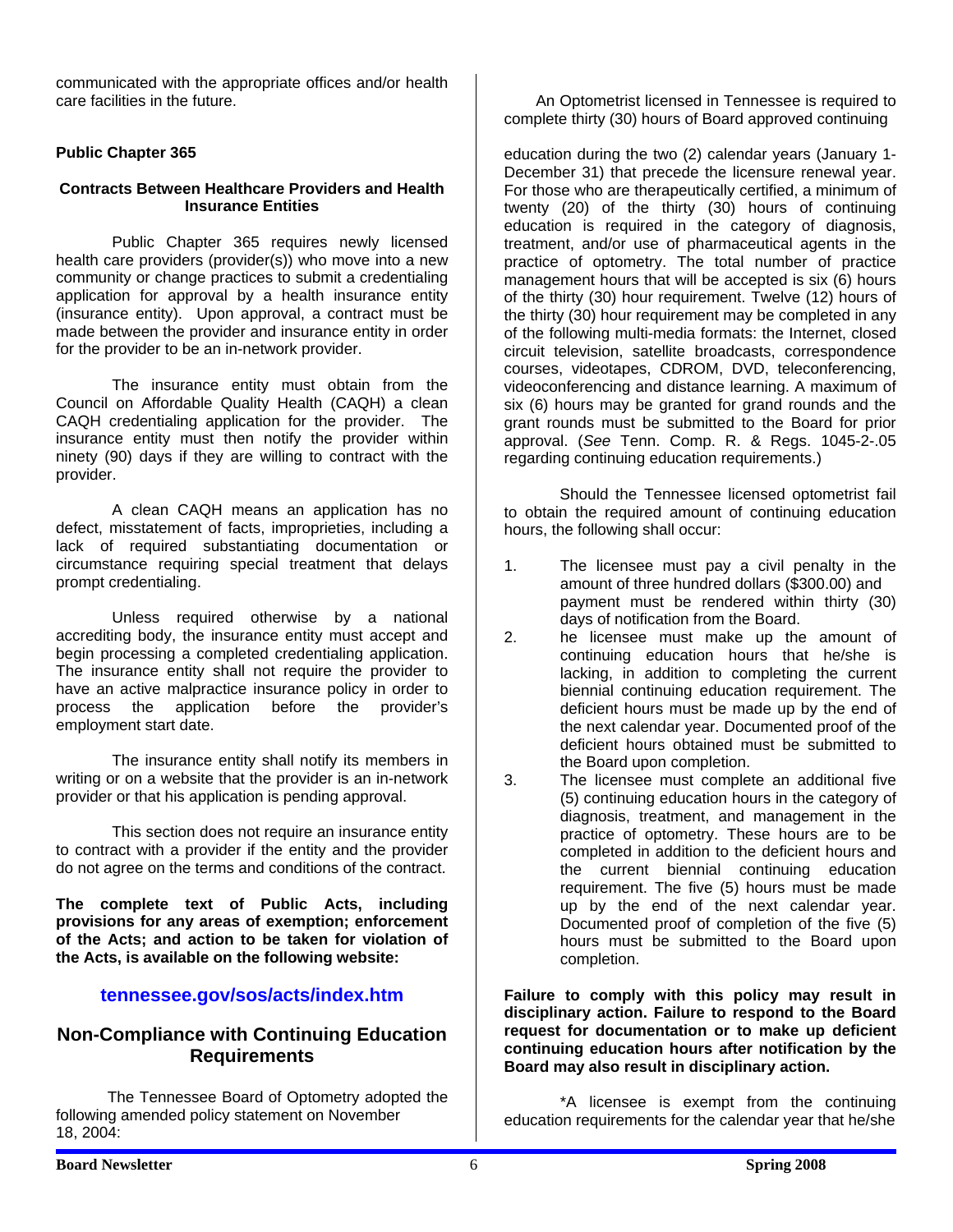graduated from an accredited college or school of optometry. A licensee may request a waiver of the continuing education requirements for instances of documented illness, disability, or other undue hardship or retirement.

## **Policy Statement Licensees Working on a Lapsed License**

 The Board of Optometry realizes that an individual may unintentionally allow his/her license to expire. However, statute prohibits an individual from working as an Optometrist unless he/she has an active license.

- 1. Upon recognition that his/her license has expired, the optometrist must stop practicing immediately and contact the Board's administrative office and request a reinstatement application.
- 2. The optometrist must complete the reinstatement application along with a detailed work history from the date the license expired. The application must be signed, notarized and return to the Board's administrative office along with proof of continuing education requirements taken within the previous twelve (12) months, as well as all applicable fees.
- 3. Once the completed reinstatement application and required documentation is received, the Board administrator may reinstate the license **only** if the license has been in an expired status for a period of three (3) months or less.
- 4. If the reinstatement application indicates in the work history that the optometrist has worked more than three (3) months on an expired license, the licensee will be assessed a penalty in the amount of \$100 for each month worked in excess of the three (3) months from the expiration date of the license.

# **Retention of Optometric Records**

 Optometric records shall be retained for a period of not less than ten (10) years from the optometrist's or his supervisees' last professional contact with the patient except for the following:

- 1. Optometric records for incompetent patients shall be retained indefinitely.
- 2. Optometric records of minors shall be retained for a period of not less than one (1) year after the minor reaches the age of majority or ten (10) years from the date of the optometrist's or his supervisees' last professional contact with the patient, whichever is longer.
- 3. Notwithstanding the foregoing, no optometric record involving services which are currently

 under dispute shall be destroyed until the dispute is resolved.

# **Destruction of Optometric Records**

No record shall be singled out for destruction other than in accordance with established office procedures.

 Records shall be destroyed **only** in the ordinary course of business according to established office operating procedures that are consistent with these rules.

 Records may be destroyed by burning, shredding, or other effective methods in keeping with the confidential nature of the records.

 When records are destroyed, the time, date and circumstances of the destruction shall be recorded and maintained for future reference. The record of destruction need not list the individual patient optometric records that were destroyed but shall be sufficient to identify which group of destroyed records contained a particular patient's optometric records.

# **Controlled Substance Database Program**

**Note:** If you are a physician and do not dispense, you are not required to register with the Board of Pharmacy or Optimum Technology.

 On December 1, 2006, the Tennessee Board of Pharmacy began accepting prescription information into the Controlled Substance Database Program. The Program collects prescription data for Schedules II-V drugs into a central database, which can then be used by limited authorized users. The information collected in this program is maintained by the Department of Commerce and Insurance and strict security and confidentiality measures are enforced. Only those persons authorized by law can be provided information from the database to assist in determining treatment history and to rule out the possibility that a patient may be *"doctor shopping"* or *"scamming"* in order to obtain controlled substances. Prescribers, dispensers, and other authorized users may soon make requests for data fro the Controlled Substance Program

via the secure website. This website will assist authorized users in organizing their requests and the reports that are generated by the program.

**Attention:** For questions about the Controlled Substance Program, please call 615-253-8542.

Please visit: Controlled.substancedatabase@state.tn.us